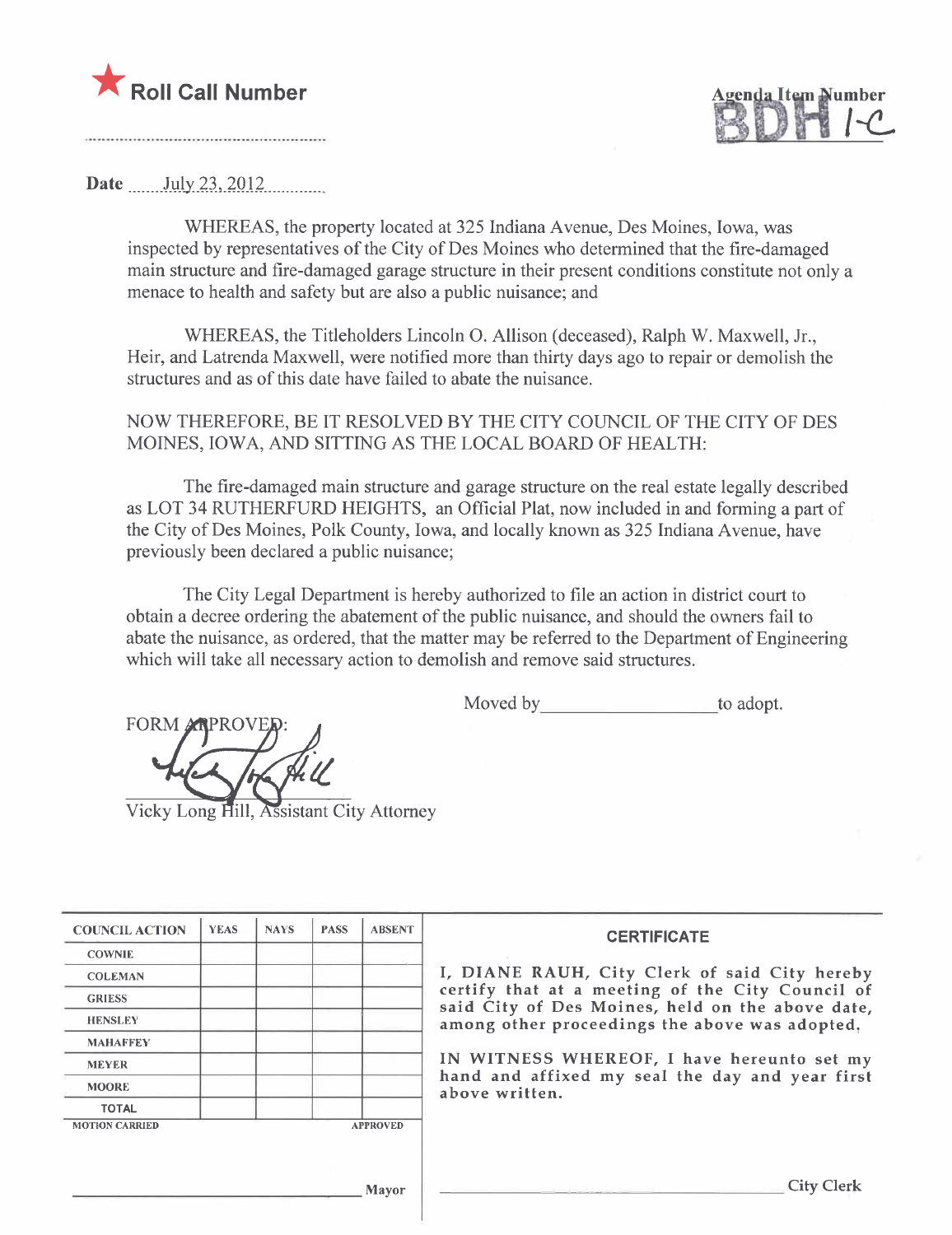

## PUBLIC NUISANCE NOTICE OF INSPECTION NEIGHBORHOOD INSPECTION DIVISION COMMUNITY DEVELOPMENT DEPARTMENT CITY OF DES MOINES, IOWA

**OF INSPECTION:** 



August 16, 2011

| DATE OF NOTICE: May 4, 2012 |                           | <b>DATE</b> |
|-----------------------------|---------------------------|-------------|
| <b>CASE NUMBER:</b>         | COD2011-05580             |             |
| <b>PROPERTY ADDRESS:</b>    | 325 INDIANA AVE           |             |
| <b>LEGAL DESCRIPTION:</b>   | LOT 34 RUTHERFURD HEIGHTS |             |

LINCOLN 0 ALLISON- DECEASED Title Holder

LATRENDA MAXWELL & RALPH W MAXWELL JR Heir 3406 MERRITT RD MARSHALLTOWN IA 50158

An inspection of the referenced property was conducted for its conformance to the Municipal Code of the City of Des Moines. It has been determined from that inspection that the dwellng currently constitutes not only a menace to health and safety, but is also a public nuisance. Accordingly, the dwelling will be placarded as unfit for human habitation pursuant to the Municipal Code of the City of Des Moines and the Code of Iowa.

If not occupied at the present time, the dwelling is to remain vacant and unoccupied until occupancy is authorized by this office. If the dwelling is occupied, it must be vacated immediately. If procedures to vacate the premises are not undertaken immediately upon receipt of this notice, and in no case later than seven (7) days, the City will issue a Municipal Infraction in accordance with Section 60-304 and 60-306 pursuant to the Municipal code of the City of Des Moines. Additionally, if the property had a Certificate of Inspection, it is hereby revoked.

Attached is a listing of the violations existing on the date of the inspection and a recommendation as to the remedial action required to correct such violations. Failure to correct these violations will result in legal action. The violations noted must be corrected within 30 days from the date of this notice. The violations noted must be corrected within 30 days from the date of this notice. Failure to correct these violations will result in a request to the City Council, sitting as the board of Health, to approve legal action. As a result of this public nuisance action there will be costs incurred by the City. Costs will be biled out when the nuisance has been abated. Failure to pay the costs will result in collection by assessment to the property or personal judgment.

## ALL ELECTRICAL, MECHANICAL, PLUMBING, AND STRUCTURAL COMPONETS IN NEED OF REPLACEMENT OR REPAIR, ARE TO BE BROUGHT TO MINIMUM CODE REQUIREMENTS WITH NECESSARY PERMITS AS REQUIRED TO MEET CITY CODES.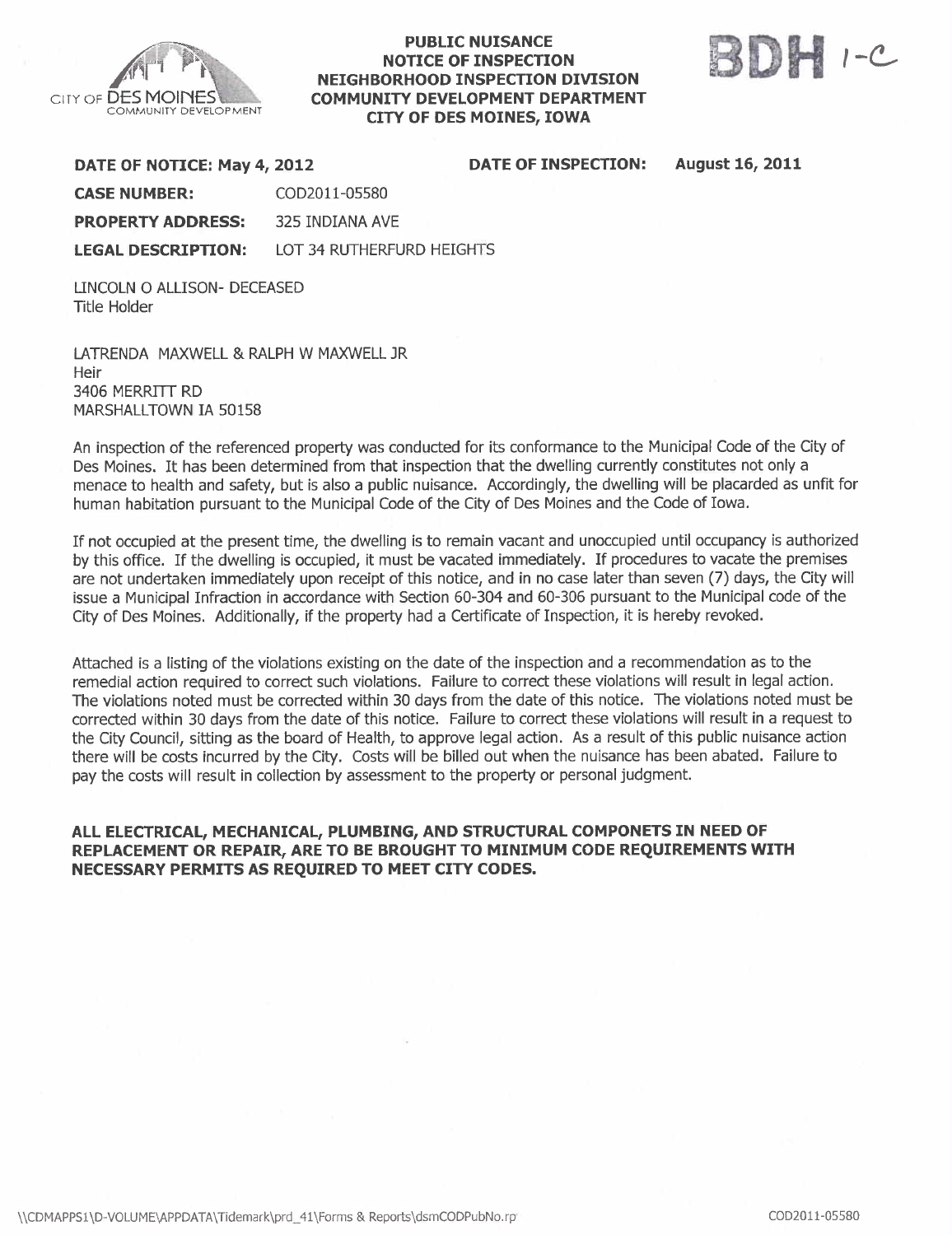

Appropriate building permits may be required for those violations noted in the "Special Requirements" section on the notice. Should you have questions regarding permits, contact the Permit and Development Center at 283-4200. All work performed by a contractor or you must be completed in a workmanlike manner. If you plan to renovate the structure and it has been vacant for a period in excess of one year, there may be zoning issues, which will affect the proposed use of the structure and/or real estate. Please contact the Development Zoning Division at 283-4207 to determine what the legal use for the structure and/or the real estate is prior to commencement of any renovation.

If you believe the building is beyond repair and decide to remove it, all debris must be removed from the property and the basement excavation if any, filled in the manner required by the City. You are encouraged to arrange for this demolition yourself; however a demolition permit must be obtained from the Building Department. In the event you are unable to arrange for demolition, you may sign a waiver voluntarily authorizing the City to do so. However, the city may take a personal judgment against you for the costs of removaL.

If you no longer own the property, notify us in writing of the name, address, and telephone number of the new owner. A copy of the real estate contract or deed, if it has not been recorded at the County Recorder's Office, shall likewise be furnished to the Neighborhood Inspection Division.

Should you have any questions, feel free to call. I can usually be reached between 8:00am and 9:00am, Monday through Friday.

Robert Reynolds

Robert Reynolds (2002) {\ leggent Dep

Nid Inspector

DATE MAILED: 5/4/2012 MAILED BY: TSY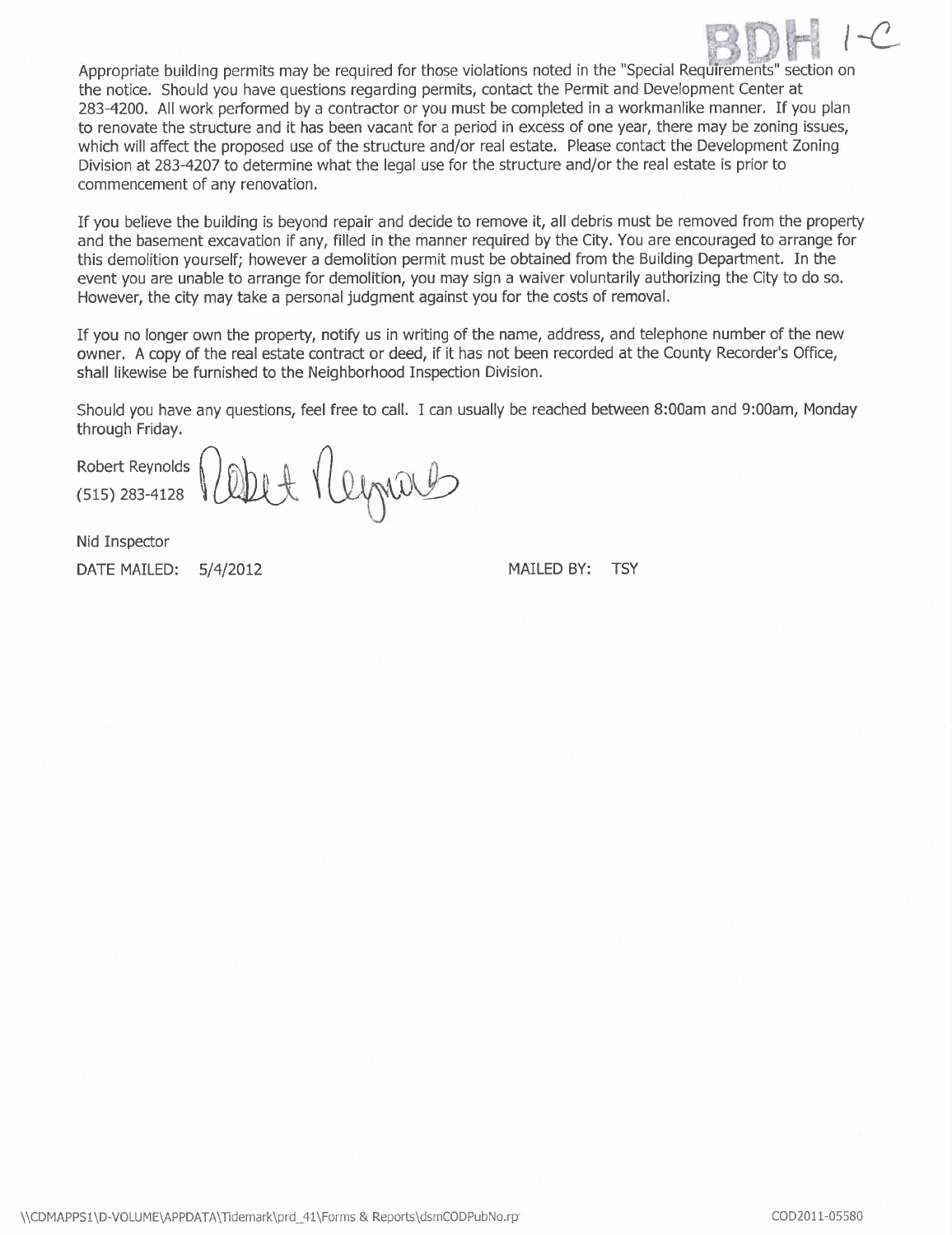

|                                          | Areas that need attention: 325 INDIANA AVE   |         |                                        |
|------------------------------------------|----------------------------------------------|---------|----------------------------------------|
| Component:<br><b>Requirement:</b>        | Windows/Window Frames                        | Defect: | Cracked/Broken<br>Location: Throughout |
| Comments:                                |                                              |         |                                        |
|                                          |                                              |         |                                        |
|                                          |                                              |         |                                        |
| Component:                               | <b>Exterior Walls</b>                        | Defect: | Cracked/Broken                         |
| <b>Requirement:</b>                      | <b>Building Permit</b>                       |         | Location: Throughout                   |
| <b>Comments:</b>                         |                                              |         |                                        |
|                                          |                                              |         |                                        |
|                                          |                                              |         |                                        |
| Component:                               | Roof                                         | Defect: | Major sagging                          |
| Requirement:                             | <b>Building Permit</b>                       |         | Location: Throughout                   |
| <b>Comments:</b>                         |                                              |         |                                        |
|                                          |                                              |         |                                        |
|                                          |                                              |         |                                        |
| <b>Component:</b><br><b>Requirement:</b> | <b>Exterior Doors/Jams</b>                   | Defect: | Cracked/Broken                         |
|                                          |                                              |         | Location: Throughout                   |
| <b>Comments:</b>                         |                                              |         |                                        |
|                                          |                                              |         |                                        |
|                                          |                                              |         |                                        |
| Component:<br>Requirement:               | Floor Joists/Beams<br><b>Building Permit</b> | Defect: | Water Damage                           |
|                                          |                                              |         | Location: Throughout                   |
| <b>Comments:</b>                         |                                              |         |                                        |
|                                          |                                              |         |                                        |
| <b>Component:</b>                        | <b>Exterior Walls</b>                        | Defect: |                                        |
| <b>Requirement:</b>                      | <b>Building Permit</b>                       |         | In poor repair                         |
|                                          |                                              |         | Location: Throughout                   |
| <b>Comments:</b>                         |                                              |         |                                        |
|                                          |                                              |         |                                        |
| <b>Component:</b>                        | Protective Covering/Junction Box             | Defect: | Holes or major defect                  |
| <b>Requirement:</b>                      | <b>Building Permit</b>                       |         |                                        |
| <b>Comments:</b>                         |                                              |         | Location: Throughout                   |
|                                          |                                              |         |                                        |
|                                          |                                              |         |                                        |
| <b>Component:</b>                        | Roof                                         | Defect: | Holes or major defect                  |
| <b>Requirement:</b>                      | <b>Building Permit</b>                       |         |                                        |
| Comments:                                |                                              |         | Location: Throughout                   |
|                                          |                                              |         |                                        |
|                                          |                                              |         |                                        |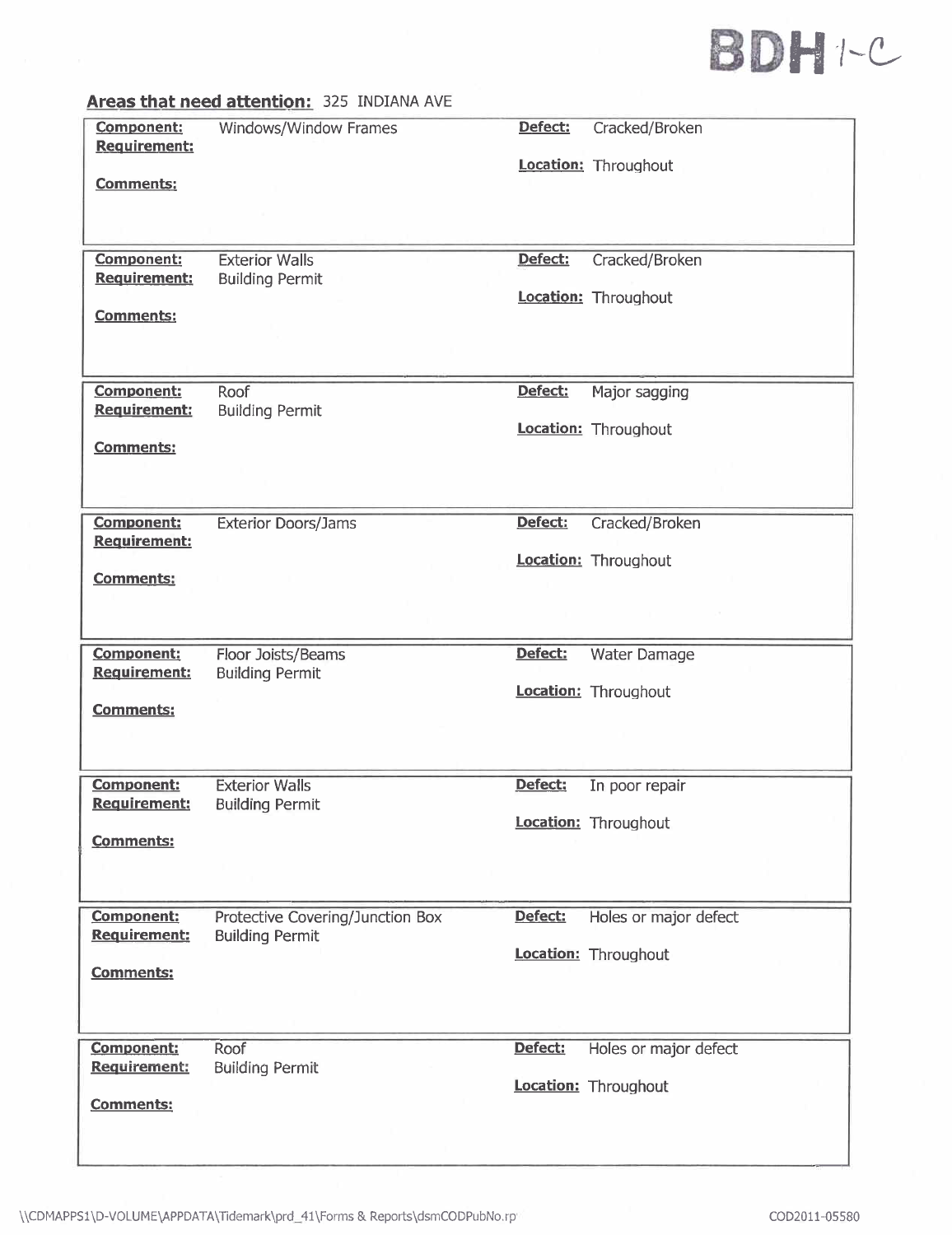| Component:<br>Requirement:               | <b>Shingles Flashing</b>                                        | Defect:          | Missing              |  |
|------------------------------------------|-----------------------------------------------------------------|------------------|----------------------|--|
| <b>Comments:</b>                         |                                                                 |                  | Location: Throughout |  |
| <b>Component:</b>                        | Soffit/Facia/Trim                                               | Defect:          | Deteriorated         |  |
| <b>Requirement:</b>                      | <b>Building Permit</b>                                          |                  | Location: Throughout |  |
| <b>Comments:</b>                         |                                                                 |                  |                      |  |
| <b>Component:</b>                        | Bathroom Lavatory                                               | Defect:          | Smoke Damage         |  |
| Requirement:                             | <b>Plumbing Permit</b>                                          | Location:        |                      |  |
| <b>Comments:</b>                         |                                                                 |                  |                      |  |
|                                          |                                                                 |                  |                      |  |
| <b>Component:</b><br><b>Requirement:</b> | <b>Ductwork</b><br><b>Mechanical Permit</b>                     | Defect:          | Fire damaged         |  |
| <b>Comments:</b>                         |                                                                 | Location:        |                      |  |
|                                          |                                                                 |                  |                      |  |
| Component:<br><b>Requirement:</b>        | <b>Electrical Lighting Fixtures</b><br><b>Electrical Permit</b> | Defect:          | Fire damaged         |  |
|                                          |                                                                 | <b>Location:</b> |                      |  |
| <b>Comments:</b>                         |                                                                 |                  |                      |  |
| <b>Component:</b><br>Requirement:        | <b>Electrical Other Fixtures</b><br><b>Electrical Permit</b>    | Defect:          | Fire damaged         |  |
| <b>Comments:</b>                         |                                                                 | Location:        |                      |  |
|                                          |                                                                 |                  |                      |  |
| <b>Component:</b>                        | <b>Electrical Receptacles</b>                                   | Defect:          | Fire damaged         |  |
| <b>Requirement:</b>                      | <b>Electrical Permit</b>                                        | Location:        |                      |  |
| <b>Comments:</b>                         |                                                                 |                  |                      |  |
| Component:                               | <b>Electrical System</b>                                        | Defect:          | Fire damaged         |  |
| <b>Requirement:</b>                      | <b>Electrical Permit</b>                                        | Location:        |                      |  |
| <b>Comments:</b>                         |                                                                 |                  |                      |  |
| <b>Component:</b><br><b>Requirement:</b> | <b>Electrical System</b><br><b>Electrical Permit</b>            | Defect:          | Smoke Damage         |  |
|                                          |                                                                 | Location:        |                      |  |
| <b>Comments:</b>                         |                                                                 |                  |                      |  |
|                                          |                                                                 |                  |                      |  |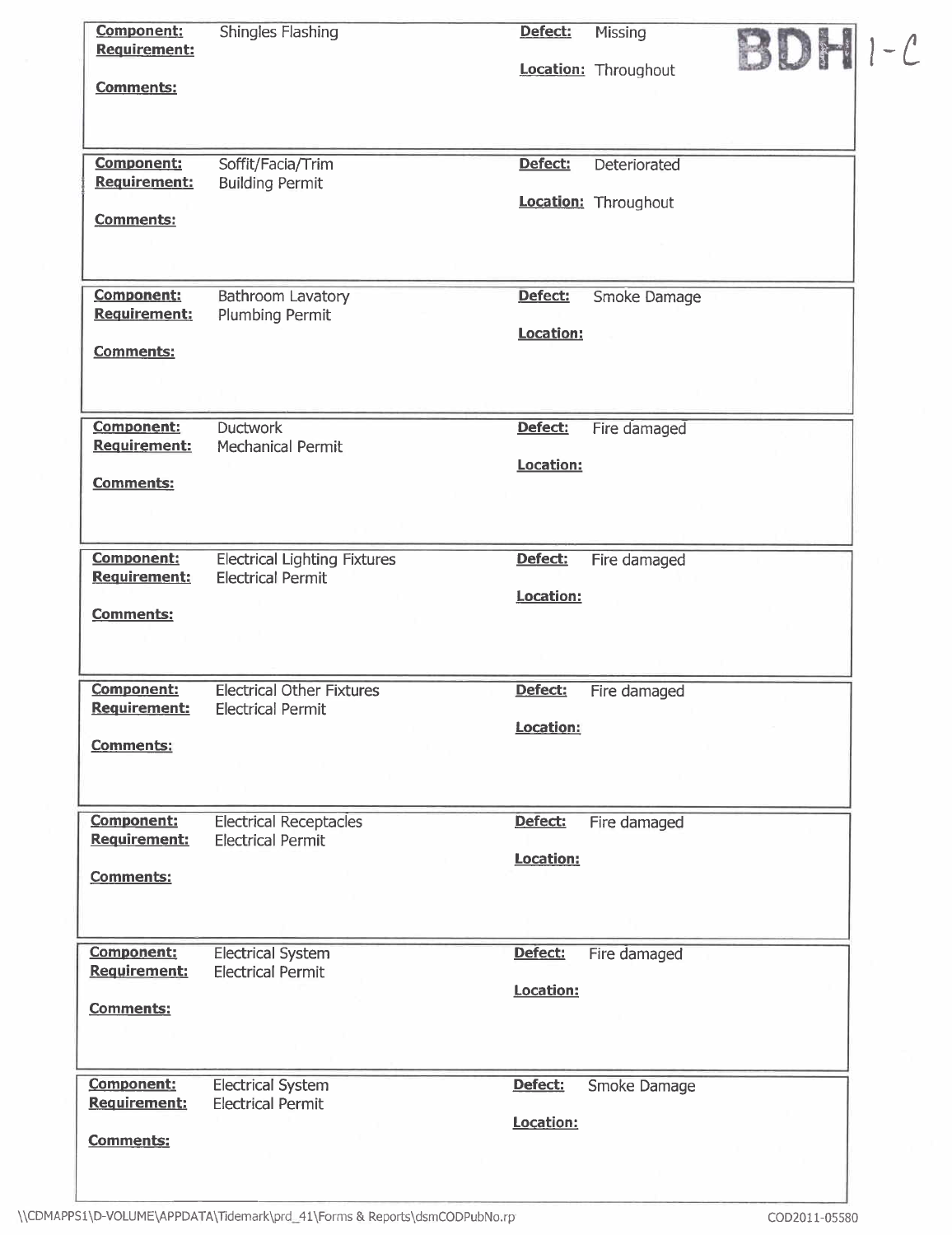| <b>Component:</b><br><b>Requirement:</b><br><b>Comments:</b> | <b>Exterior Doors/Jams</b><br><b>Building Permit</b>      | Defect:<br>Location:        | Fire damaged        | $BDH$ $-c$ |  |
|--------------------------------------------------------------|-----------------------------------------------------------|-----------------------------|---------------------|------------|--|
| Component:<br><b>Requirement:</b><br><b>Comments:</b>        | Floor Joists/Beams<br><b>Building Permit</b>              | Defect:<br>Location:        | Fire damaged        |            |  |
| <b>Component:</b><br><b>Requirement:</b><br><b>Comments:</b> | Flooring<br><b>Building Permit</b>                        | Defect:<br>Location:        | Fire damaged        |            |  |
| <b>Component:</b><br>Requirement:<br><b>Comments:</b>        | Flooring<br><b>Building Permit</b>                        | Defect:<br>Location:        | Water Damage        |            |  |
| <b>Component:</b><br>Requirement:<br>Comments:               | <b>Interior Walls / Ceiling</b><br><b>Building Permit</b> | Defect:<br>Location:        | Water Damage        |            |  |
| <b>Component:</b><br>Requirement:<br><b>Comments:</b>        | <b>Interior Walls /Ceiling</b><br><b>Building Permit</b>  | Defect:<br>Location:        | Fire damaged        |            |  |
| <b>Component:</b><br>Requirement:<br><b>Comments:</b>        | <b>Interior Stairway</b><br><b>Building Permit</b>        | Defect:<br>Location:        | <b>Water Damage</b> |            |  |
| <b>Component:</b><br><b>Requirement:</b><br>Comments:        | Roof<br><b>Building Permit</b>                            | Defect:<br><b>Location:</b> | Fire damaged        |            |  |
| <b>Component:</b><br>Requirement:<br><b>Comments:</b>        | <b>Shingles Flashing</b><br><b>Building Permit</b>        | Defect:<br>Location:        | Fire damaged        |            |  |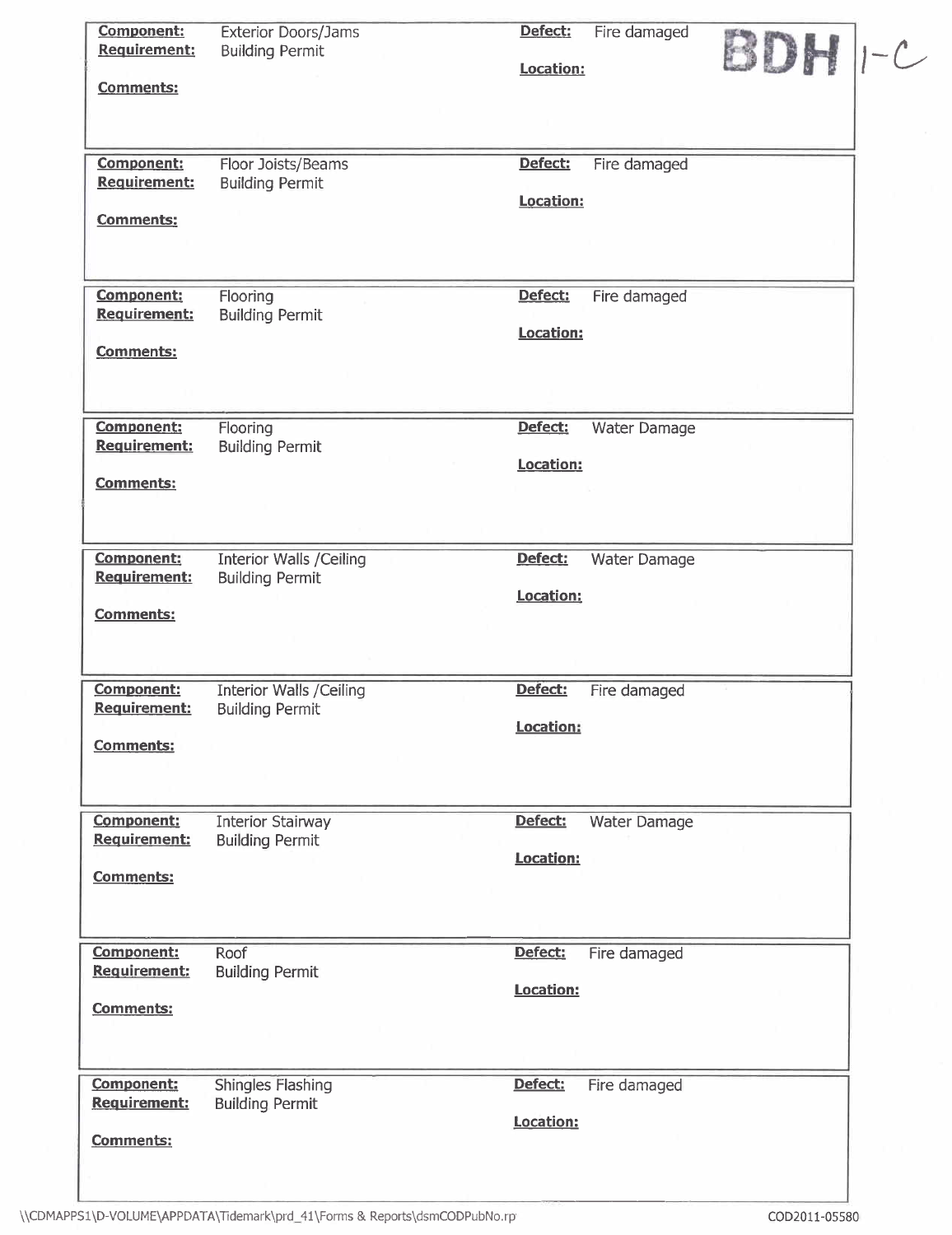| <b>Component:</b><br><b>Requirement:</b><br><b>Comments:</b> | Soffit/Facia/Trim<br><b>Building Permit</b>            | Defect:<br>Location:        | Fire damaged        | $-$ |
|--------------------------------------------------------------|--------------------------------------------------------|-----------------------------|---------------------|-----|
| Component:<br><b>Requirement:</b><br>Comments:               | <b>Window Glazing/Paint</b><br><b>Building Permit</b>  | Defect:<br>Location:        | Fire damaged        |     |
| <b>Component:</b><br><b>Requirement:</b><br><b>Comments:</b> | <b>Windows/Window Frames</b><br><b>Building Permit</b> | Defect:<br>Location:        | Fire damaged        |     |
| <b>Component:</b><br><b>Requirement:</b><br><b>Comments:</b> | Wiring<br><b>Electrical Permit</b>                     | Defect:<br>Location:        | Fire damaged        |     |
| <b>Component:</b><br><b>Requirement:</b><br><b>Comments:</b> | Wiring<br><b>Electrical Permit</b>                     | Defect:<br>Location:        | Smoke Damage        |     |
| <b>Component:</b><br>Requirement:<br><b>Comments:</b>        | Wiring<br><b>Electrical Permit</b>                     | Defect:<br><b>Location:</b> | <b>Water Damage</b> |     |

 $\epsilon_{\rm{p}}=0$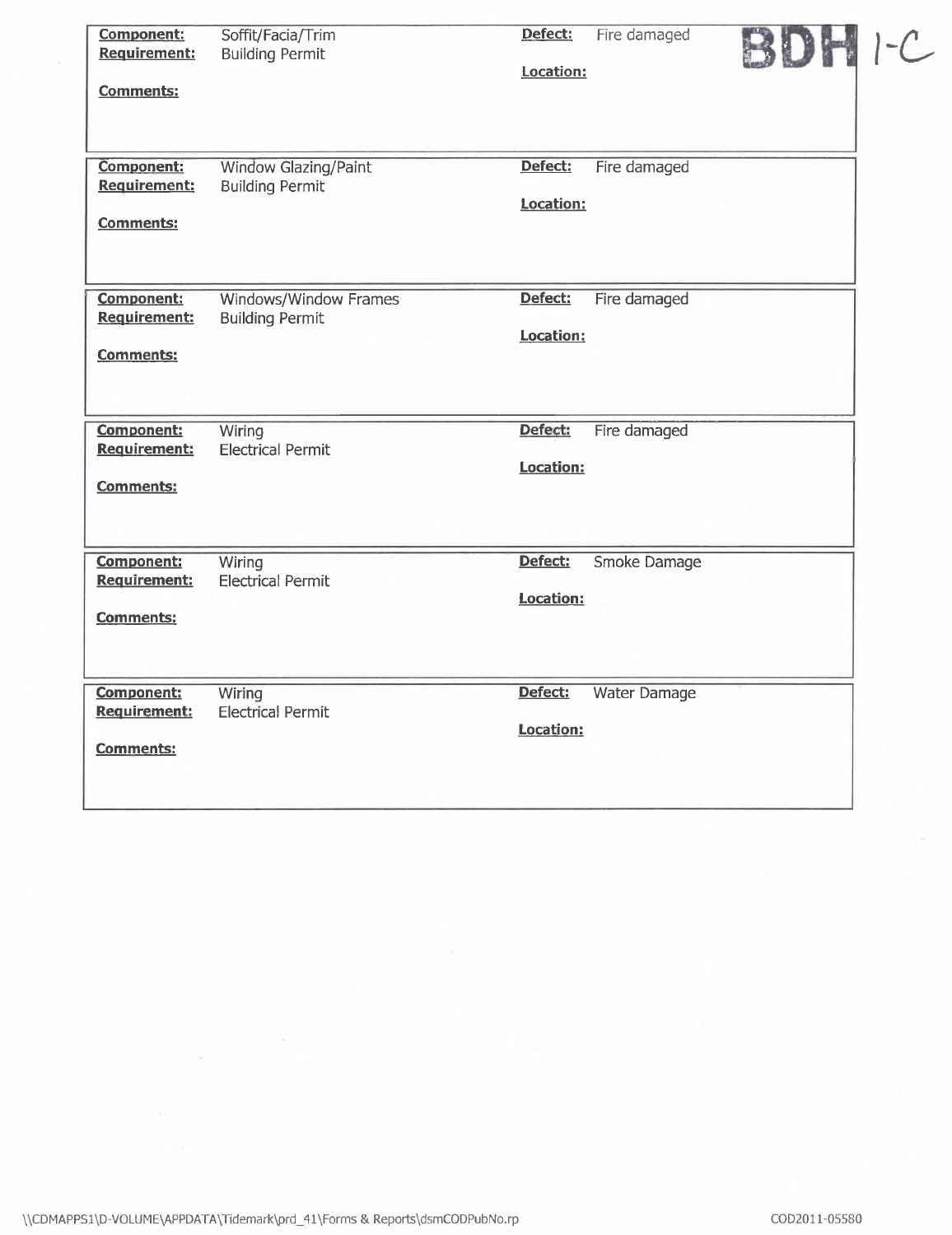

## PUBLIC NUISANCE NOTICE OF INSPECTON NEIGHBORHOOD INSPECTON DIVISION COMMUNITY DEVELOPMENT DEPARTMENT CITY OF DES MOINES, IOWA



August 16, 2011

| DATE OF NOTICE: September 16, 2011 | <b>DATE OF INSPECTION:</b> |  |
|------------------------------------|----------------------------|--|
| <b>CASE NUMBER:</b>                | COD2011-05580              |  |
| <b>PROPERTY ADDRESS:</b>           | 325 INDIANA AVE            |  |
| <b>LEGAL DESCRIPTION:</b>          | LOT 34 RUTHERFURD HEIGHTS  |  |

LINCOLN 0 ALUSON- DECEASED Title Holder

An inspection of the referenced property was conducted for its conformance to the Municipal Code of the City of Des Moines. It has been determined from that inspection that the dwelling currently constitutes not only a menace to health and safety, but is also a public nuisance. Accordingly, the dwelling will be placarded as unfit for human habitation pursuant to the Municipal Code of the City of Des Moines and the Code of Iowa.

If not occupied at the present time, the dwelling is to remain vacant and unoccupied until occupancy is authorized by this office. If the dwelling is occupied, it must be vacated immediately. If procedures to vacate the premises are not undertaken immediately upon receipt of this notice, and in no case later than seven (7) days, the City will issue a Municipal Infraction in accordance with Section 60-304 and 60-306 pursuant to the Municipal code of the City of Des Moines. Additionally, if the property had a Certificate of Inspection, it is hereby revoked.

Attached is a listing of the violations existing on the date of the inspection and a recommendation as to the remedial action required to correct such violations. Failure to correct these violations will result in legal action. The violations noted must be corrected within 30 days from the date of this notice. The violations noted must be corrected within 30 days from the date of this notice. Failure to correct these violations will result in a request to the City Council, sitting as the board of Health, to approve legal action. As a result of this public nuisance action there will be costs incurred by the City. Costs wil be biled out when the nuisance has been abated. Failure to pay the costs will result in collection by assessment to the property or personal judgment.

## ALL ELECTRICAL, MECHANICAL, PLUMBING, AND STRUCTURAL COMPONETS IN NEED OF REPLACEMENT OR REPAIR, ARE TO BE BROUGHT TO MINIMUM CODE REQUIREMENTS WITH NECESSARY PERMITS AS REQUIRED TO MEET CITY CODES.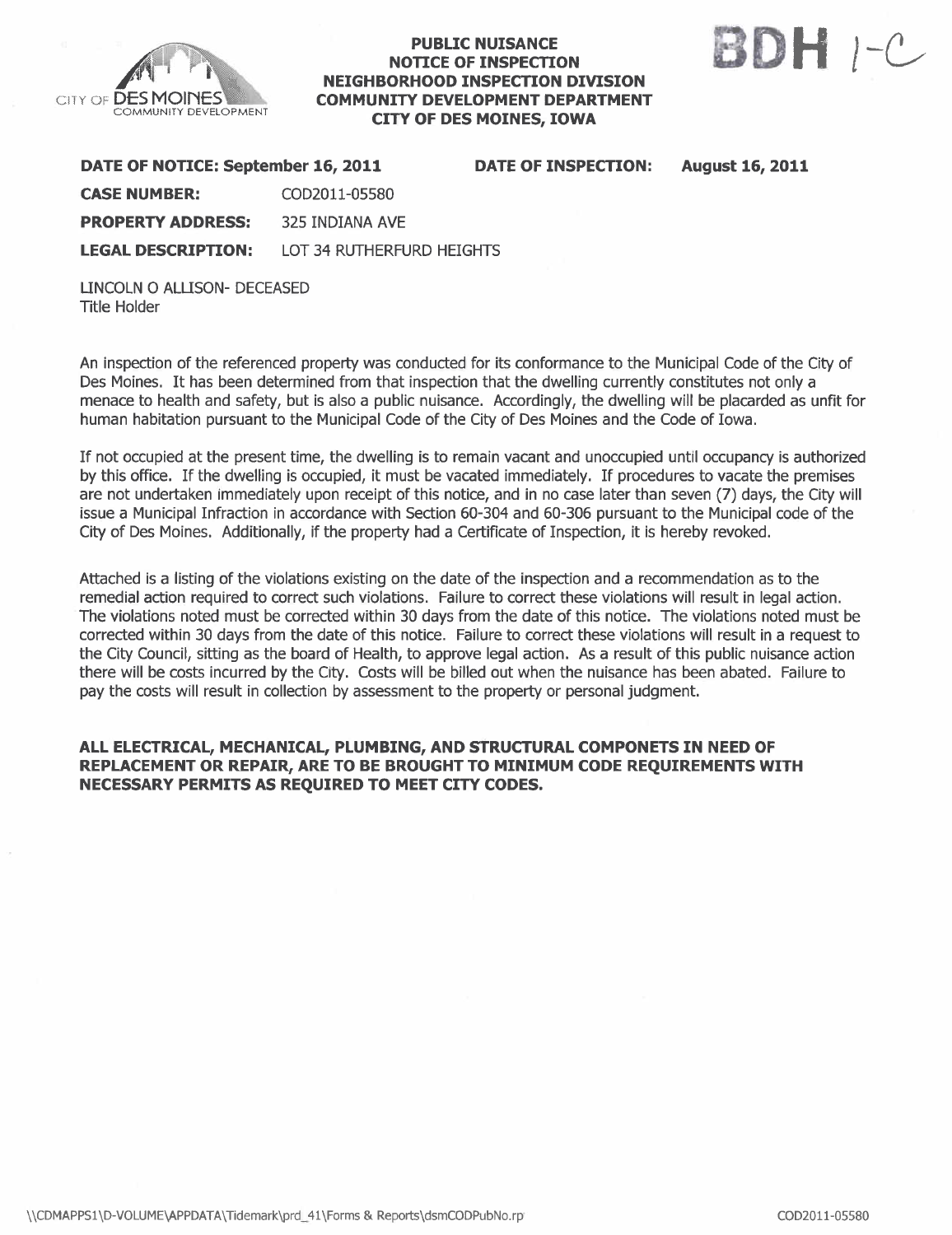

| <b>Component:</b>   | Windows/Window Frames            | Defect: | Cracked/Broken        |
|---------------------|----------------------------------|---------|-----------------------|
| Requirement:        |                                  |         |                       |
|                     |                                  |         |                       |
|                     |                                  |         | Location: Throughout  |
| <b>Comments:</b>    |                                  |         |                       |
|                     |                                  |         |                       |
|                     |                                  |         |                       |
| <b>Component:</b>   | <b>Exterior Walls</b>            | Defect: |                       |
| <b>Requirement:</b> |                                  |         | Cracked/Broken        |
|                     | <b>Building Permit</b>           |         |                       |
|                     |                                  |         | Location: Throughout  |
| <b>Comments:</b>    |                                  |         |                       |
|                     |                                  |         |                       |
|                     |                                  |         |                       |
| <b>Component:</b>   | Roof                             | Defect: | Major sagging         |
| <b>Requirement:</b> | <b>Building Permit</b>           |         |                       |
|                     |                                  |         | Location: Throughout  |
| <b>Comments:</b>    |                                  |         |                       |
|                     |                                  |         |                       |
|                     |                                  |         |                       |
|                     |                                  |         |                       |
| <b>Component:</b>   | <b>Exterior Doors/Jams</b>       | Defect: | Cracked/Broken        |
| Requirement:        |                                  |         |                       |
|                     |                                  |         | Location: Throughout  |
| <b>Comments:</b>    |                                  |         |                       |
|                     |                                  |         |                       |
|                     |                                  |         |                       |
|                     |                                  |         |                       |
| Component:          | Floor Joists/Beams               | Defect: | <b>Water Damage</b>   |
| <b>Requirement:</b> | <b>Building Permit</b>           |         |                       |
|                     |                                  |         | Location: Throughout  |
| <b>Comments:</b>    |                                  |         |                       |
|                     |                                  |         |                       |
|                     |                                  |         |                       |
| <b>Component:</b>   | <b>Exterior Walls</b>            | Defect: | In poor repair        |
| <b>Requirement:</b> | <b>Building Permit</b>           |         |                       |
|                     |                                  |         | Location: Throughout  |
| <b>Comments:</b>    |                                  |         |                       |
|                     |                                  |         |                       |
|                     |                                  |         |                       |
|                     |                                  |         |                       |
| <b>Component:</b>   | Protective Covering/Junction Box | Defect: | Holes or major defect |
| Requirement:        | <b>Building Permit</b>           |         |                       |
|                     |                                  |         | Location: Throughout  |
| <b>Comments:</b>    |                                  |         |                       |
|                     |                                  |         |                       |
|                     |                                  |         |                       |
| <b>Component:</b>   | Roof                             | Defect: |                       |
| Requirement:        | <b>Building Permit</b>           |         | Holes or major defect |
|                     |                                  |         | Location: Throughout  |
| <b>Comments:</b>    |                                  |         |                       |
|                     |                                  |         |                       |
|                     |                                  |         |                       |
|                     |                                  |         |                       |
|                     |                                  |         |                       |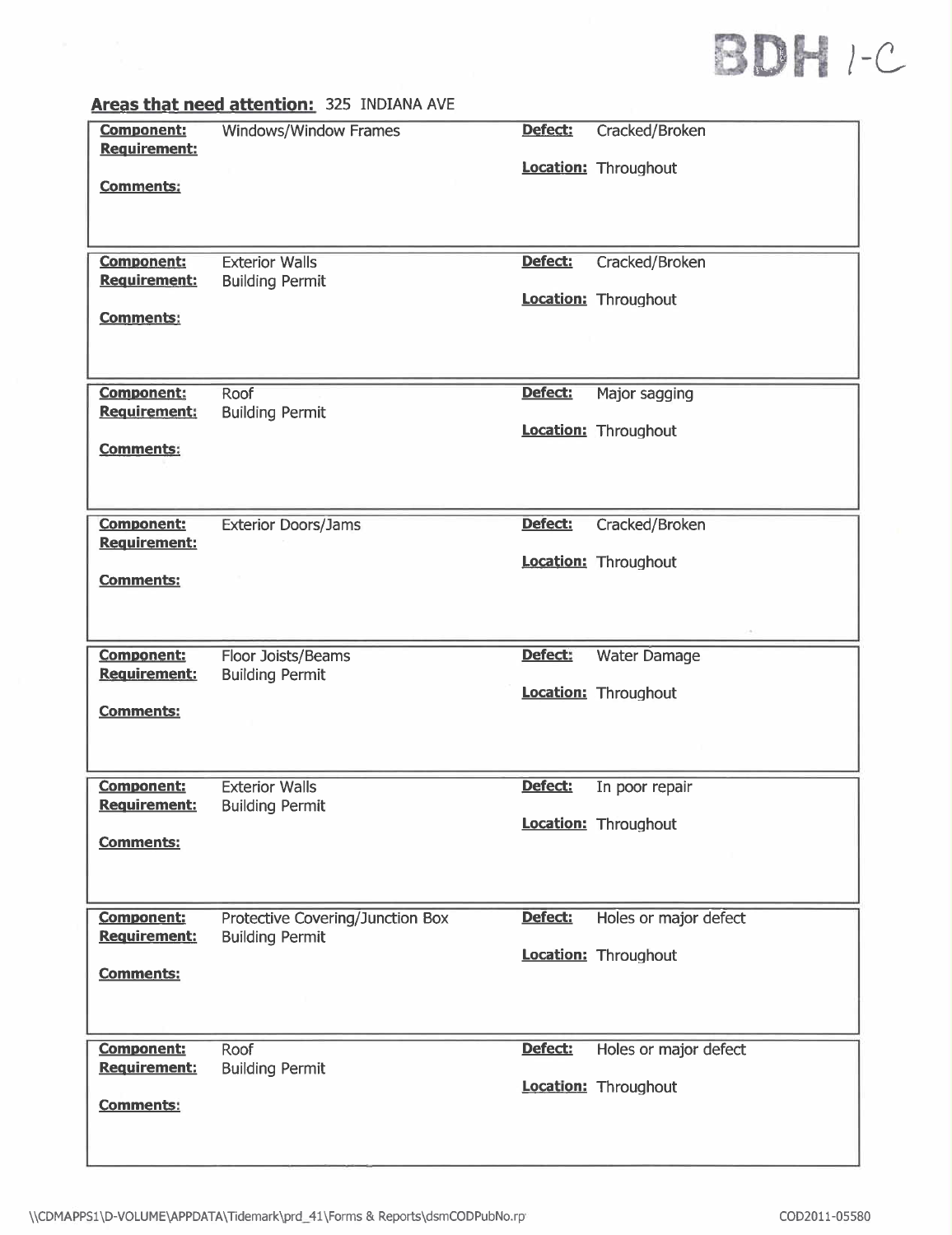| <b>Component:</b><br><b>Requirement:</b><br><b>Comments:</b> | <b>Shingles Flashing</b>                    | Defect: | <b>Missing</b><br><b>Location:</b> Throughout |  |
|--------------------------------------------------------------|---------------------------------------------|---------|-----------------------------------------------|--|
| <b>Component:</b><br><b>Requirement:</b><br><b>Comments:</b> | Soffit/Facia/Trim<br><b>Building Permit</b> | Defect: | Deteriorated<br>Location: Throughout          |  |

 $\lambda$